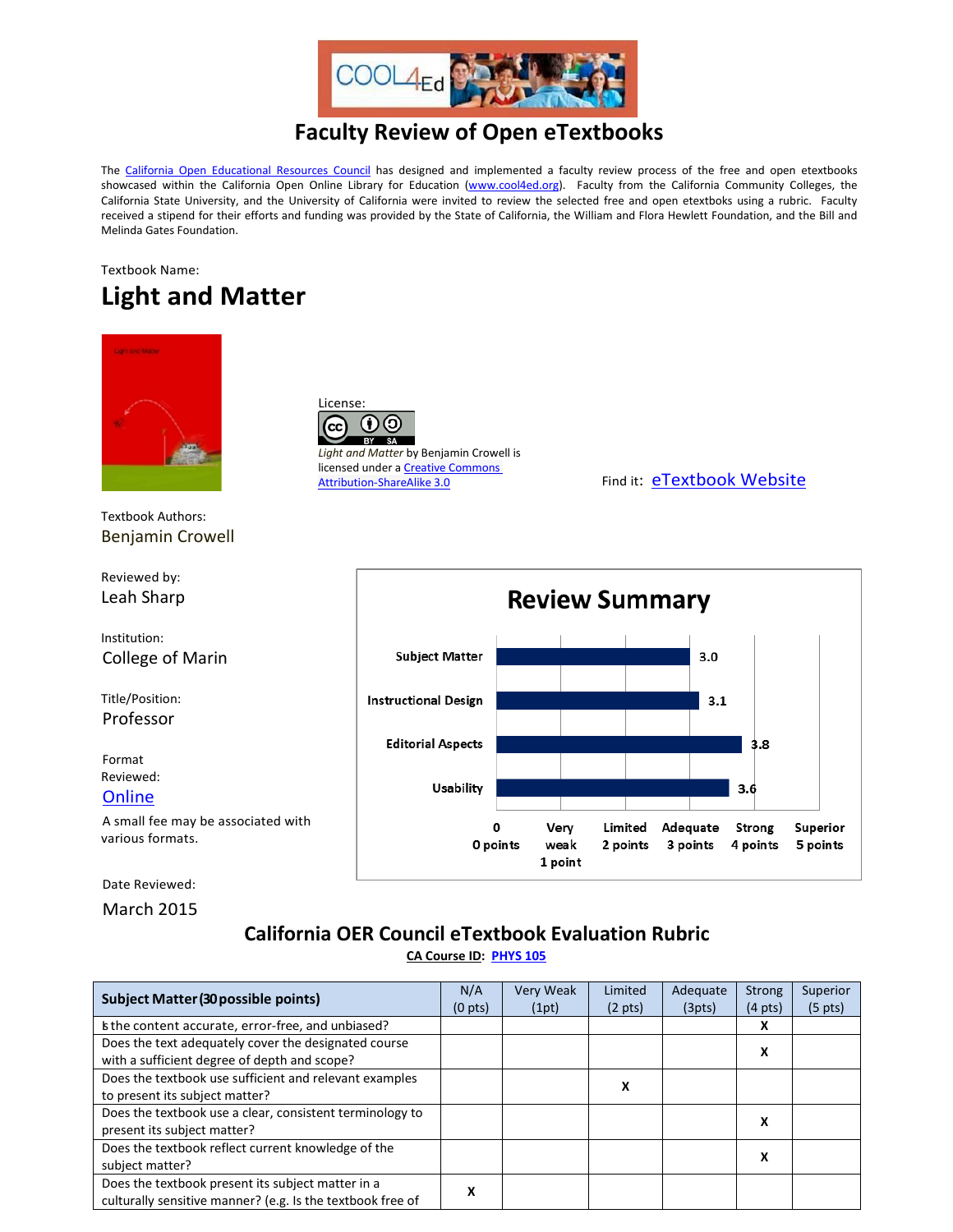| offensive and insensitive examples? Does it include |  |  |  |
|-----------------------------------------------------|--|--|--|
| examples that are inclusive of a variety of races,  |  |  |  |
| ethnicities, and backgrounds?)                      |  |  |  |

Please provide comments on any aspect of the subject matter of this textbook:

• The content of this book is appropriate for College Physics Algebra Based A (CID# PHYS 105). However, it is my opinion that more examples related to the biological sciences would improve this text greatly.

| Instructional Design (35 possible points)                   | N/A<br>(0 <sub>pts</sub> ) | <b>Very Weak</b><br>(1pt) | Limited<br>$(2 \text{ pts})$ | Adequate<br>(3pts) | <b>Strong</b><br>$(4 \text{ pts})$ | Superior<br>$(5 \text{ pts})$ |
|-------------------------------------------------------------|----------------------------|---------------------------|------------------------------|--------------------|------------------------------------|-------------------------------|
| Does the textbook present its subject materials at          |                            |                           |                              |                    | x                                  |                               |
| appropriate reading levels for undergrad use?               |                            |                           |                              |                    |                                    |                               |
| Does the textbook reflect a consideration of different      |                            |                           |                              | x                  |                                    |                               |
| learning styles? (e.g. visual, textual?)                    |                            |                           |                              |                    |                                    |                               |
| Does the textbook present explicit learning outcomes        |                            | x                         |                              |                    |                                    |                               |
| aligned with the course and curriculum?                     |                            |                           |                              |                    |                                    |                               |
| Is a coherent organization of the textbook evident to the   |                            |                           |                              |                    | х                                  |                               |
| reader/student?                                             |                            |                           |                              |                    |                                    |                               |
| Does the textbook reflect best practices in the instruction |                            |                           |                              | x                  |                                    |                               |
| of the designated course?                                   |                            |                           |                              |                    |                                    |                               |
| Does the textbook contain sufficient effective ancillary    |                            |                           |                              |                    |                                    |                               |
| materials? (e.g. test banks, individual and/or group        |                            |                           |                              | x                  |                                    |                               |
| activities or exercises, pedagogical apparatus, etc.)       |                            |                           |                              |                    |                                    |                               |
| Is the textbook searchable?                                 |                            |                           |                              |                    | x                                  |                               |

Total Points: 22 out of 35

Total Points: 18 out of 30

Please provide comments on any aspect of the instructional design of this textbook:

• The textbook jumps right in to center of mass and continues from there; then provides a natural transition to defining position and time (displacement and time intervals). Optional calculus sections are included for the interested and motivated students. A drawback to this textbook is its lack of biologically relevant applications.

| <b>Editorial Aspects (25 possible points)</b>                                                      | N/A<br>(0 <sub>pts</sub> ) | <b>Very Weak</b><br>(1pt) | Limited<br>$(2 \text{ pts})$ | Adequate<br>(3pts) | Strong<br>$(4 \text{ pts})$ | Superior<br>$(5 \text{ pts})$ |
|----------------------------------------------------------------------------------------------------|----------------------------|---------------------------|------------------------------|--------------------|-----------------------------|-------------------------------|
| Is the language of the textbook free of grammatical,<br>spelling, usage, and typographical errors? |                            |                           |                              |                    | X                           |                               |
| Is the textbook written in a clear, engaging style?                                                |                            |                           |                              |                    | X                           |                               |
| Does the textbook adhere to effective principles of                                                |                            |                           |                              |                    |                             |                               |
| design? (e.g. are pages latid0out and organized to be                                              |                            |                           |                              |                    | x                           |                               |
| clear and visually engaging and effective? Are colors,                                             |                            |                           |                              |                    |                             |                               |
| font, and typography consistent and unified?)                                                      |                            |                           |                              |                    |                             |                               |
| Does the textbook include conventional editorial                                                   |                            |                           |                              |                    |                             |                               |
| features? (e.g. a table of contents, glossary, citations and                                       |                            |                           |                              |                    | x                           |                               |
| further references)                                                                                |                            |                           |                              |                    |                             |                               |
| How effective are multimedia elements of the textbook?                                             |                            |                           |                              |                    |                             |                               |
| (e.g. graphics, animations, audio)                                                                 |                            |                           |                              | х                  |                             |                               |

Total Points: 19 out of 25

Please provide comments on any editorial aspect of this textbook.

| <b>Usability (30 possible points)</b>                                                                                                       | N/A<br>(0 <sub>pts</sub> ) | <b>Very Weak</b><br>(1pt) | Limited<br>$(2 \text{ pts})$ | Adequate<br>(3pts) | <b>Strong</b><br>$(4 \text{ pts})$ | Superior<br>$(5 \text{ pts})$ |
|---------------------------------------------------------------------------------------------------------------------------------------------|----------------------------|---------------------------|------------------------------|--------------------|------------------------------------|-------------------------------|
| Is the textbook compatible with standard and commonly<br>available hardware/software in college/university campus<br>student computer labs? |                            |                           |                              |                    |                                    | х                             |
| Is the textbook accessible in a variety of different<br>electronic formats? (e.g. .txt, .pdf, .epub, etc.)                                  |                            |                           |                              |                    | х                                  |                               |
| Can the textbook be printed easily?                                                                                                         |                            |                           |                              |                    |                                    |                               |
| Does the user interface implicitly inform the reader how<br>to interact with and navigate the textbook?                                     |                            |                           | х                            |                    |                                    |                               |
| How easily can the textbook be annotated by students<br>and instructors?                                                                    |                            |                           | х                            |                    |                                    |                               |
| Total Points: 18 out of 30                                                                                                                  |                            |                           |                              |                    |                                    |                               |

Please provide comments on any aspect of access concerning this textbook.

• As indicated on the website, the web based version has formatting issues; the pdf does not have these problems. The online version does not have annotation options for the user; depending on the software